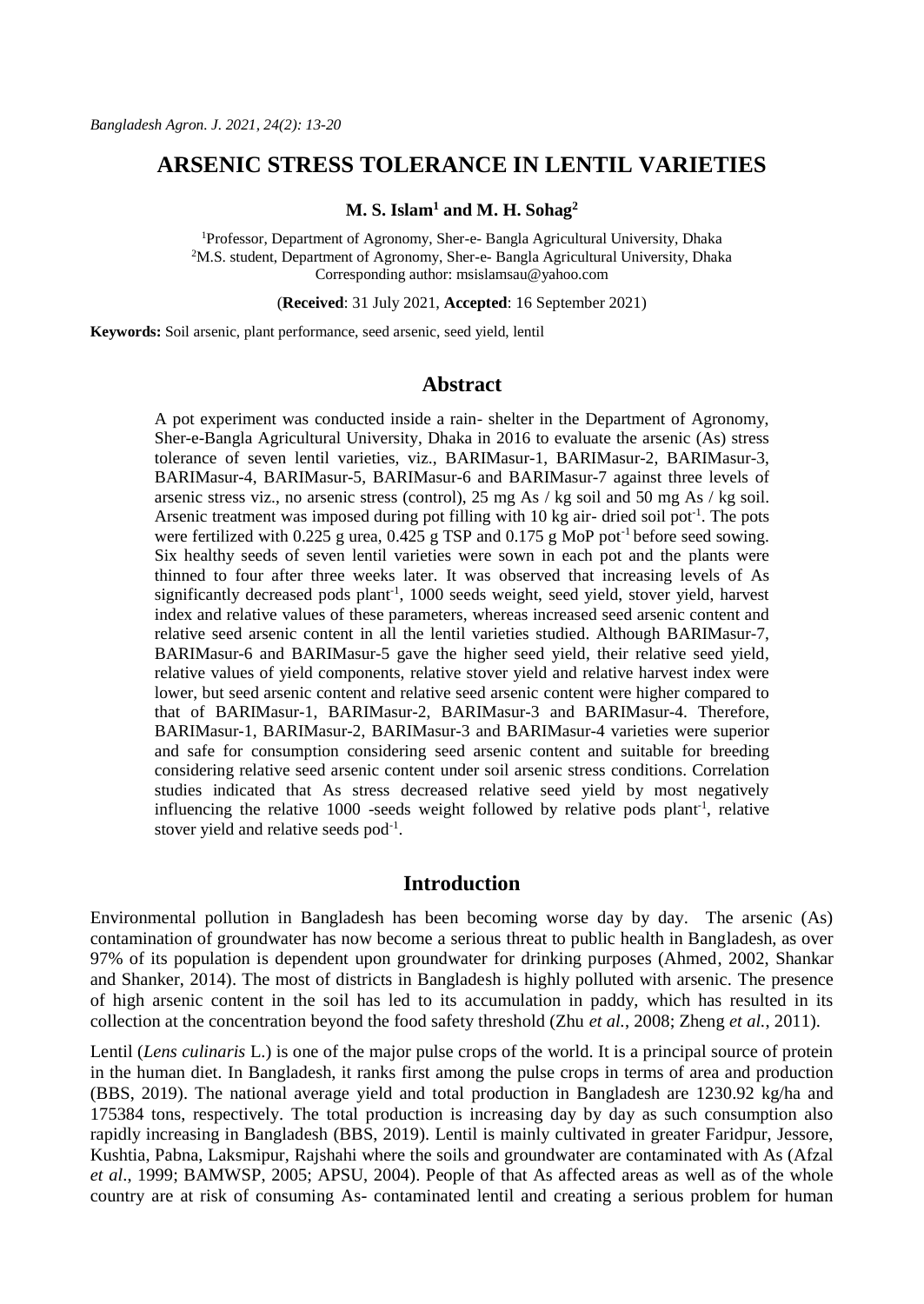health. Several reviews have been examined the sources and behavior of As in different plants, but speciation and toxicity in lentil and its impact on sustainable agriculture are not established. Under this circumstance, this experiment was initiated to examine the arsenic stress tolerance of seven lentil varieties.

# **Materials and Methods**

A pot experiment was carried out at Sher-e-Bangla Agricultural University in the rabi season of 2016- 2017 to screen out seven lentil varieties against arsenic stress. The treatments consisted of the seven BARI released lentil varieties (viz., BARI Masur 1, BARI Masur 2, BARI Masur 3, BARI Masur 4, BARI Masur 5, BARI Masur 6, and BARI Masur 7) and three arsenic treatments (Control i.e., no arsenic, 25 mg As/kg soil, and 50 mg As/kg soil). The experiment was laid out in a randomized complete block design with 5 replications. Fresh and healthy seeds of seven varieties of lentil were washed thrice in sterile distilled water and six seeds were sown in each earthen pot of equal sizes (30 cm in height and 40 cm in diameter). The soil was mixed, air-dried, and ground to a particle size of  $\lt 2$ mm. Ten kg of air-dried soil was put in each pot. Seeds were sown in a clean soil (control) and a soil spiked with 25 and 50 mg As kg<sup>-1</sup>, added as sodium arsenate (As, MW 312.01 g/mol; technical grade, purity 98.5 %, Sigma-Aldrich, Bangalore, India). Before sowing seeds, the pots were fertilized with 0.225 g urea, 0.425 g TSP and 0.175 g MoP pot<sup>-1</sup>, which resembled to 45, 85 and 35 kg ha<sup>-1</sup> of urea, TSP and MoP, respectively (AIS, 2015). The pots were arranged in a completely randomized design, and the plants were grown in a net house covered with polythene sheets at the middle stage of vegetative growth. The plants were thinned to 4 per pot three weeks later. Data were recorded on plant height, pods plant<sup>-1</sup>, seeds pod<sup>-1</sup>, 1000- seed weight, stover yield plant<sup>-1</sup>, seed yield plant<sup>-1</sup> and harvest index. Relative values of all the plant characters studied and seed arsenic content was calculated as, relative value = value under As stress  $\div$  value under control condition. Based on the relative values of all the plant characters studied and seed arsenic content, the lentil varieties tolerant and susceptible to As stress were selected. Data were analysed and the means were compared by the least significance difference (LSD) test.

# **Results and Discussion**

The effects of different levels of arsenic (As) on different yield attributes, yields and seed As content of seven lentil cultivars have been presented and discussed below:

#### **Effects of arsenic on the production of pods and seeds of lentil**

Arsenic (As) stress significantly reduced number of pods plant<sup>-1</sup> in all the lentil varieties studied except BRIMasur-1 and BARIMasur-2 (Table 1). The highest number of pods plant<sup>-1</sup> was found in all the varieties with no As treatment and it was significantly decreased with the increasing level of As in all the varieties. The significantly lowest number of pods plant<sup>-1</sup> was found in As<sub>50</sub> (50 mg As kg<sup>-1</sup> soil) in all the 5 varieties (BRIMasur-3, BARIMasur-4, BARIMasur-5, BARIMasur-6 and BARIasur-7) which was statistically identical to that of all the varieties except BARIMasur-6. The reduction in number of pods plant<sup>-1</sup> might be due to the reduction in translocation of photosynthates towards reproductive organs specially flower buds as a result of oxidative stress created by As stress. The negative effect on photosynthesis and also on increasing oxidative stress in rice due to arsenic stress was also reported by Gautam *et al.* (2019) and Gautam *et al.* (2020). The reduction in pods plant<sup>-1</sup> was also reported by Bustingorri and Lavado (2014) in soybean.

The number of seeds pod<sup>-1</sup> was not significantly influenced by stress (Table 1). The increasing level of as reduced number of seeds pod<sup>-1</sup> in all the seven lentil varieties studied but reduction was statistically insignificant. The variable effect of As on number of seeds pod-1 or number of seeds per panicle were found by different researchers in different crops.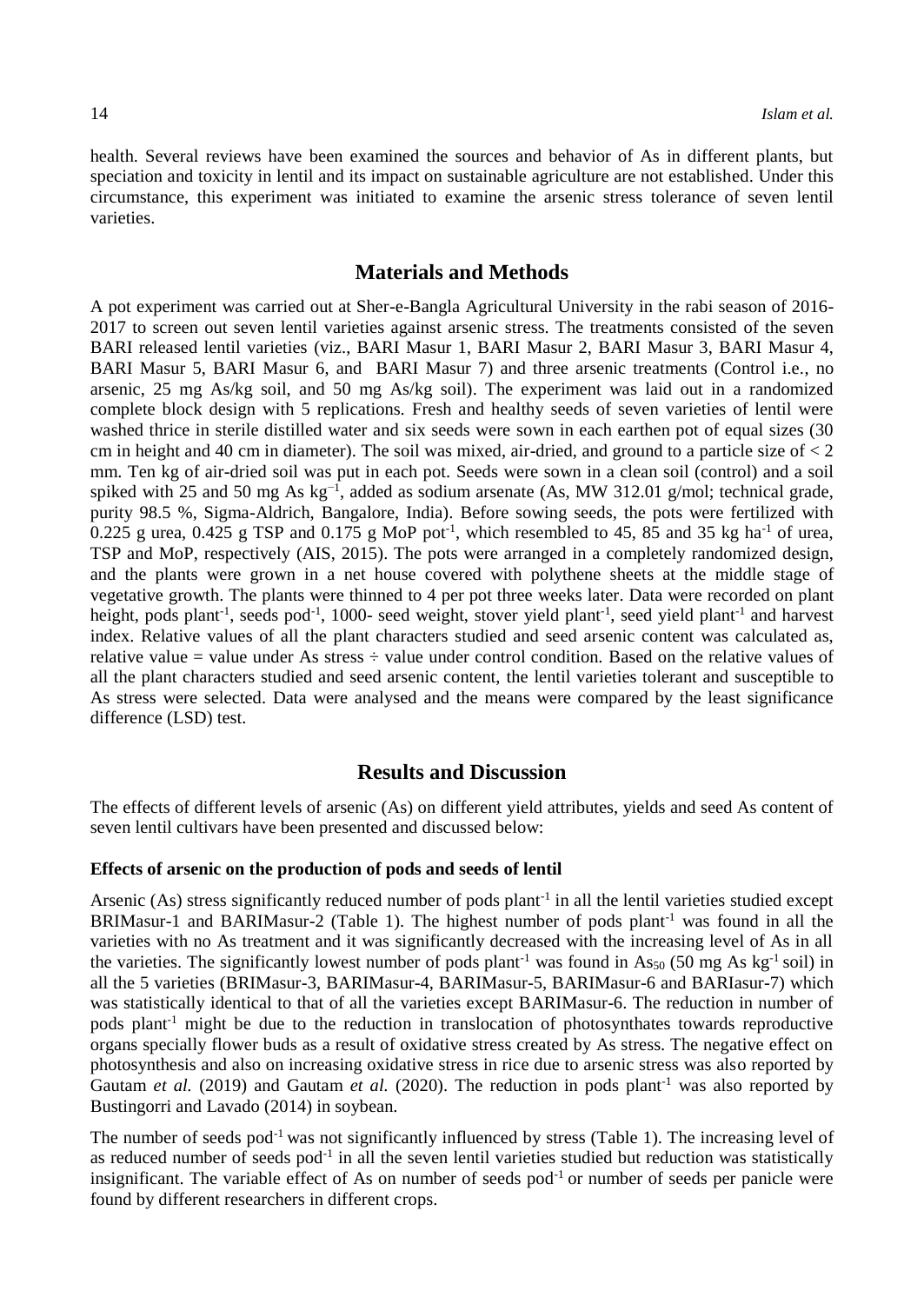| <b>Arsenic</b><br>level |                 |                 |                 | Pods plant <sup>-1</sup> (no.) |                 |                 | Seeds $pod^{-1}$ (no.) |                 |                 |                 |                 |                 |                 |                 |
|-------------------------|-----------------|-----------------|-----------------|--------------------------------|-----------------|-----------------|------------------------|-----------------|-----------------|-----------------|-----------------|-----------------|-----------------|-----------------|
|                         | $V_1$           | $\mathbf{V}_2$  | V3              | V4                             | $\mathbf{V}_5$  | V6              | $\mathbf{V}_7$         | $V_1$           | $\mathbf{V}_2$  | $\mathbf{V}_3$  | V4              | $\mathbf{V}_5$  | V6              | $\mathbf{V}_7$  |
| As <sub>0</sub>         | 25.9            | 21.5            | 37.1            | 37.7                           | 38.1            | 45.3            | 56.9                   | 1.18            | 1.21            | 1.27            | 1.33            | .42             | . 57            | 1.64            |
| As <sub>25</sub>        | 24.8<br>(0.956) | 20.6<br>(0.958) | 35.0<br>(0.943) | 35.8<br>(0.950)                | 33.7<br>(0.885) | 42.0<br>(0.927) | 39.9<br>(0.701)        | 1.13<br>(0.958) | 1.16<br>(0.959) | 1.20<br>(0.945) | 1.26<br>(0.947) | 1.26<br>(0.947) | l.46<br>(0.930) | 1.27<br>(0.774) |
| $As_{50}$               | 23.9<br>(0.923) | 19.5<br>(0.907) | 33.7<br>(0.908) | 34.3<br>(0.910)                | 31.9<br>(0.837) | 37.8<br>(0.834) | 38.1<br>(0.670)        | 1.09<br>(0.924) | 1.10<br>(0.909) | 1.16<br>(0.913) | 1.21<br>(0.910) | 1.19<br>(0.838) | 1.31<br>(0.834) | 1.07<br>(0.652) |
| LSD <sub>(0.05)</sub>   |                 |                 |                 | 3.26                           |                 |                 |                        |                 |                 |                 | 0.92            |                 |                 |                 |
| CV(%)                   |                 |                 |                 | 4.8                            |                 |                 |                        |                 |                 |                 | 5.6             |                 |                 |                 |

Table 1. Pod and seed production of seven lentil varieties as influenced by arsenic level

 $V_1$  = BARIMasur-1,  $V_2$  = BARIMasur-3,  $V_3$  = BARIMasur-3,  $V_4$  = BARIMasur-4,  $V_5$  = BARIMasur-5,  $V_6$  = BARIMasur-6,  $V_7 = BARI$ Masur-7;

As<sub>0</sub> = No arsenic, As<sub>25</sub> = 25 mg arsenic kg<sup>-1</sup> soil, As<sub>50</sub> = 50 mg arsenic kg<sup>-1</sup> soil

Figures in the parentheses indicate relative values

#### **Effects of arsenic on the seed size and stover yield of lentil**

Different As levels had significant influence on 1000- seeds weight of lentil varieties. In all the seven lentil varieties, As level decreased 1000- seeds weight (Table 2) with the increasing level of As. The decrease in 1000 -seeds weight in BARIMasur-1, BARIMasur-2, BARIMasur-3 and BARIMasur-4 due to As level was insignificant whereas, it was significantly increasd in BARMasur- 5, BARIMasur-6 and BARIMasur-7. The highest 1000seeds weight in BARIMasur-5 (18.3 g), BARIMasur-6 (19.5 g) and BARIMasur-7 (20.6 g) were found in no arsenic (As<sub>0</sub>) treatment and the significantly lowest in As<sup>50</sup> treatment. The lowest values for this parameter were 15.3 g for BARIMasur-5, 16.2 g for BARIMasur-6, and 13.5 g for BARIMasur-7. The treatment consisting 25 mg arsenic  $kg^{-1}$  soil (As<sub>25</sub>) produced lower 1000- seeds weight and was statistically identical to that of both As<sub>0</sub> and As<sub>50</sub> in all the seven lentil varieties except BARIMasur-7. Reduction in 1000 -seeds weight might be due to hamper lipid peroxidation, ion leakage, oxidative stress and photosynthesis. These results may also be supported by the findings of Lersen *et al.* (1992) and Ahmed (2002).

#### **Stover yield**

Stover yield of seven lentil varieties was significantly influenced by different levels of As (Table 2). Arsenic level decreased stover yield, seed yield, relative seed yield and harvest index of seven rice varieties with increasing level of As. The highest stover yield plant<sup>-1</sup> and seed yield plant<sup>-1</sup> in BARIMasur-1 (2.31 g), BARIMasur-2 (2.44 g), BARIMasur-3 (2.57 g), BARIMasur-4 (2.61 g), BARIMasur-5 (2.76 g), BARIMasur-6 (3.27 g) and BARIMasur-7 (4.05 g) were found in no arsenic (As<sub>0</sub>) treatment and the lowest in As<sub>50</sub> treatment which were statistically identical to that of As<sub>25</sub> treatment. The treatment consisting 25 mg arsenic  $kg<sup>-1</sup>$  soil (As<sub>25</sub>) produced the intermediate but statistically identical values for stover yield to that of  $As_0$  (No arsenic) and  $As_{50}$  (50 mg As kg<sup>-1</sup> soil) treatment. The decrease in stover yield might be due to the decrease in photosynthesis as well as dry matter production caused by arsenic stress as reported by Srivastava and Sharma (2013) in blackgram, Hi- Bo *et al.* (2013) in soybean.

#### **Effects of arsenic on seed yield of lentil**

Seed yield of seven lentil varieties was significantly influenced by different levels of As (Table 3). Arsenic level decreased seed yield of seven lentil varieties with increasing level of As. The highest seed yield plant<sup>-1</sup> in BARIMasur-1 (2.11 g), BARIMasur-2 (2.22 g), BARIMasur-3 (2.34 g), BARIMasur-4 (2.37 g), BARIMasur-5 (2.43 g), BARIMasur-6 (2.89 g) and BARIMasur-7 (3.15 g) were found in no arsenic  $(As<sub>0</sub>)$  treatment and the lowest in As<sub>50</sub> treatment and that were statistically identical to that of As<sub>25</sub> treatment. The treatment consisting 25 mg arsenic  $kg^{-1}$  soil (As<sub>25</sub>) produced the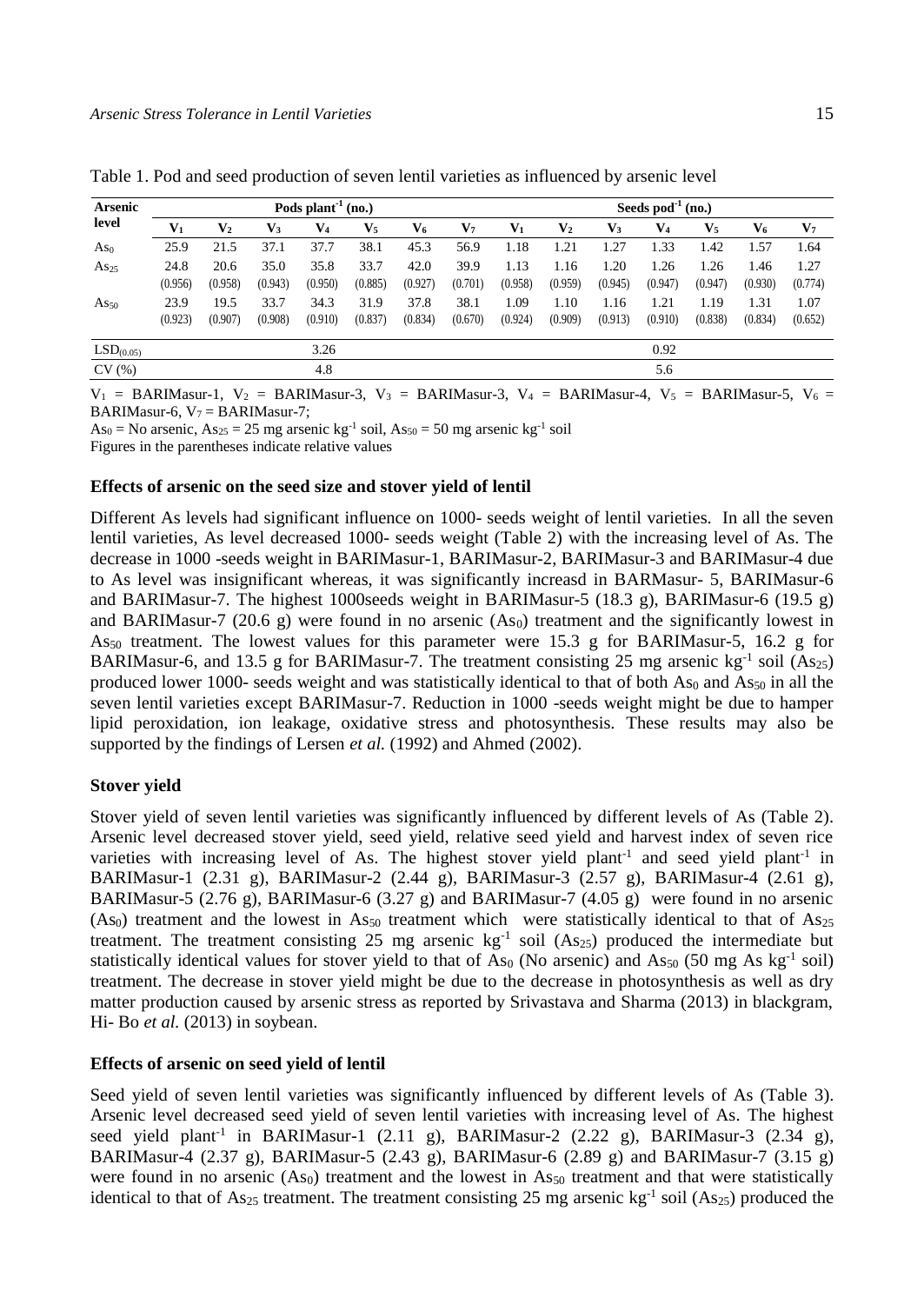intermediate but statistically identical values for seed yield plant<sup>-1</sup> to that of As<sub>0</sub> (No arsenic) and As<sub>50</sub>  $(50 \text{ mg As kg}^{-1} \text{ soil})$  treatment.

| <b>Arsenic</b><br>level |         |                | Weight of 1000- seeds $(g)$ |                |                |         | Stover yield $(g$ plant <sup>-1</sup> ) |         |                |         |                |                |         |                |
|-------------------------|---------|----------------|-----------------------------|----------------|----------------|---------|-----------------------------------------|---------|----------------|---------|----------------|----------------|---------|----------------|
|                         | Vı      | $\mathbf{V}_2$ | V3                          | V <sub>4</sub> | $\mathbf{V}_5$ | V6      | V7                                      |         | $\mathbf{V}_2$ | V3      | $\mathbf{V}_4$ | $\mathbf{V}_5$ | V6      | $\mathbf{V}_7$ |
| As <sub>0</sub>         | 14.5    | 11.7           | 22.3                        | 18.5           | 18.3           | 19.5    | 20.6                                    | 2.31    | 2.44           | 2.57    | 2.61           | 2.76           | 3.27    | 4.05           |
| $As_{25}$               | 13.8    | 11.2           | 21.1                        | 17.5           | 16.2           | 17.4    | 16.4                                    | 2.20    | 2.32           | 2.42    | 2.48           | 2.44           | 3.02    | 2.84           |
|                         | (0.952) | (0.957)        | (0.946)                     | (0.946)        | (0.885)        | (0.892) | (0.796)                                 | (0.952) | (0.951)        | (0.942) | (0.950)        | (0.884)        | (0.924) | (0.701)        |
| $As_{50}$               | 13.4    | 10.6           | 20.3                        | 16.9           | 15.3           | 6.2     | 13.5                                    | 2.12    | 2.21           | 2.33    | 2.38           | 2.31           | 2.73    | 2.72           |
|                         | (0.924) | (0.906)        | (0.910)                     | (0.914)        | (0.836)        | (0.831) | (0.655)                                 | (0.918) | (0.906)        | (0.907) | (0.912)        | (0.837)        | (0.834) | (0.672)        |
| LSD <sub>(0.05)</sub>   |         |                |                             | 2.56           |                |         |                                         |         |                |         | 0.16           |                |         |                |
| CV(%)                   |         |                |                             | 4.8            |                |         |                                         |         |                |         | 5.4            |                |         |                |

Table 2. Weight of 1000- seeds and stover yield of lentil varieties as influenced by arsenic levels

 $V_1$  = BARIMasur-1,  $V_2$  = BARIMasur-3,  $V_3$  = BARIMasur-3,  $V_4$  = BARIMasur-4,  $V_5$  = BARIMasur-5,  $V_6$  = BARIMasur-6,  $V_7 = BARI$ Masur-7;

As<sub>0</sub> = No arsenic, As<sub>25</sub> = 25 mg arsenic kg<sup>-1</sup> soil, As<sub>50</sub> = 50 mg arsenic kg<sup>-1</sup> soil

Figures in the parentheses indicate relative values

#### **Effects of arsenic on the harvest index of lentil**

Significant differences in harvest index due to arsenic level were found only in BARIMasur-6 and BARIMasur-7, whereas in all other lentil varieties differences were statistically similar (Table 3). Increasing arsenic level decreased harvest index in BARIMasur-6 at  $As_{25}$  and in BARIMasur-7 at As<sub>50</sub>, whereas increased in BARIMasur-7 at As<sub>25</sub> (Table 3). These findings are also inconformity with that of Rahman *et al*. (2012) and Smith *et al.* (2003).

| <b>Arsenic</b>        | Seed yield $(g$ plant <sup>-1</sup> ) |                |        |        |                |        |        |         | Harvest index $(\% )$ |         |         |                |         |                |  |
|-----------------------|---------------------------------------|----------------|--------|--------|----------------|--------|--------|---------|-----------------------|---------|---------|----------------|---------|----------------|--|
| level                 | $V_1$                                 | $\mathbf{V}_2$ | V3     | V4     | $\mathbf{V}_5$ | V6     | V7     | Vı      | $\mathbf{V}_2$        | V3      | V4      | $\mathbf{V}_5$ | V6      | $\mathbf{V}_7$ |  |
| As <sub>0</sub>       | 2.11                                  | 2.22           | 2.34   | 2.37   | 2.43           | 2.89   | 3.15   | 47.74   | 47.64                 | 47.66   | 47.59   | 46.82          | 46.92   | 43.75          |  |
| $As_{25}$             | 2.02                                  | 2.12           |        | 2.25   | 2.15           | 2.58   | 2.51   | 47.87   | 47.75                 | 47.73   | 47.57   | 46.84          | 46.07   | 46.92          |  |
|                       | (0.96)                                | (0.96)         | (0.94) | (0.94) | (0.88)         | (0.89) | (0.80) | (1.003) | (1.002)               | (1.001) | (1.000) | (1.000)        | (0.982) | (1.072)        |  |
| $As_{50}$             | l.95                                  | 2.01           | 2.13   | 2.16   | 2.03           | 2.41   | 2.06   | 47.91   | 47.63                 | 47.76   | 47.58   | 46.77          | 46.89   | 43.1           |  |
|                       | (0.92)                                | (0.91)         | (0.91) | (0.91) | (0.83)         | (0.83) | (0.65) | (1.003) | (0.998)               | (1.002) | (1.000) | (0.999)        | (0.999) | (0.985)        |  |
| LSD <sub>(0.05)</sub> |                                       |                |        | 0.13   |                |        |        |         |                       |         | 3.06    |                |         |                |  |
| CV(%)                 |                                       |                |        | 6.1    |                |        |        |         |                       |         | 5.8     |                |         |                |  |

Table 3. Seed yield and harvest index of lentil varieties as influenced by arsenic level

 $V_1$  = BARIOMasur-1,  $V_2$  = BARMasur-3,  $V_3$  = BARIMasur-3,  $V_4$  = BARIMasur-4,  $V_5$  = BARIMasur-5,  $V_6$  = BARIMasur-6,  $V_7 = BARIMasur-7$ ;

As<sub>0</sub> = No arsenic, As<sub>25</sub> = 25 mg arsenic kg<sup>-1</sup> soil, As<sub>50</sub> = 50 mg arsenic kg<sup>-1</sup> soil

Figures in the parentheses indicate relative values

### **Effects of arsenic on the seed arsenic content of lentil**

Seed arsenic content was significantly influenced by As level. Increase in arsenic level increased seed arsenic content (Figure 1). Seed arsenic content was significantly highest in BARIMasur-7, which was statistically identical to that of BARIMasur-6, whereas, it was significantly the lowest in BARIMasur-3, which was statistically followed by that of BARIMasur-4, BARIMasur-1 and BARasur-2 both under As<sub>25</sub> and As<sub>50</sub> arsenic level. This findings were informity with that of Alam *et al.* (2019) in other three varieties of lentil.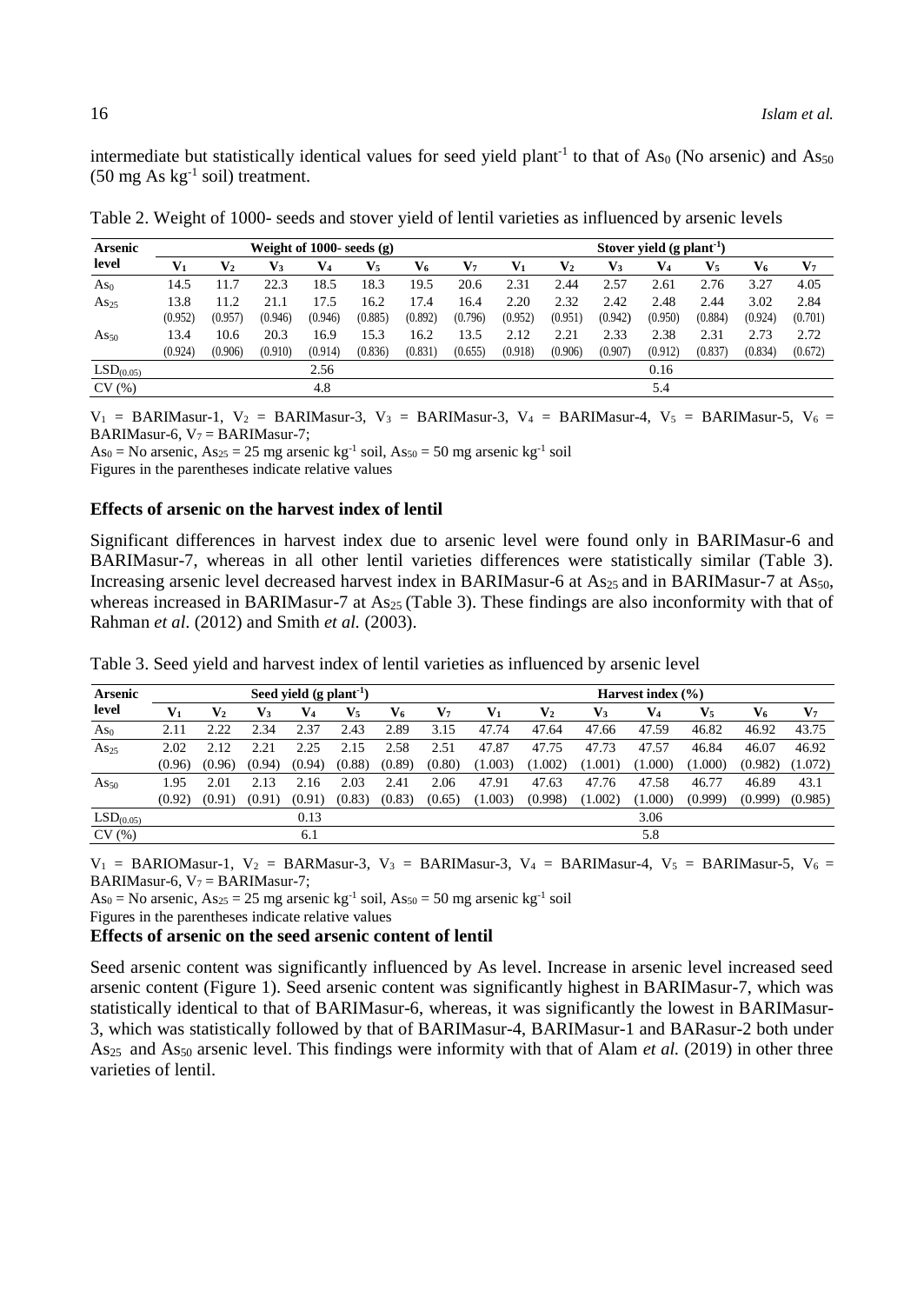

 $V_1 = BARIMasur-1$ ,  $V_2 = BARIMasur-3$ ,  $V_3 = BARIMasur-3$ ,  $V_4 = BARIMasur-4$ ,  $V_5 = BARIMasur-5$ ,  $V_6 = BARIMasur-6$ ,  $V_7 = BARIMasur-7$ 

Fig. 1. Effect of arsenic level on As content in seed of seven lentil varieties (LSD<sub>0.05</sub> = 3.56).

### **Effects of arsenic on the relative performance of lentil varieties**

Increase in As level decreased relative values of all the parameters studied including relative seed yield and relative seed arsenic content (Table 1, 2 & 3 ; Figure 2). All the As level treatment significantly decreased relative seed yield in all the lentil varieties studied except BARIMasur-1 at As level As25. Relative seed yield was significantly lowest in BARIMasur- 7 which was statistically identical to that of BARIMasur-5 and BARIMasur- 6, whereas it was significantly the highest in BARIMasur-1, which was statistically identical to that of BARMasur-2, BARIMasur-3 and BARIMasur-4 both under As<sub>25</sub> and As<sub>50</sub> arsenic level. Relative seed As content was significantly highest in BARIMasur- 7, which was statistically identical to that of BARIMasur- 6, whereas, it was significantly the lowest in BARIMasur-3, which was statistically followed by that of BARIMasur- 4, BARIMasur- 1 and BARIMasur- 2 both under As25 and As<sup>50</sup> arsenic level. These findings are also inconformity with that of Rahman *et al*. (2012), Smith *et al.* (2003) and Alam *et al.* (2019).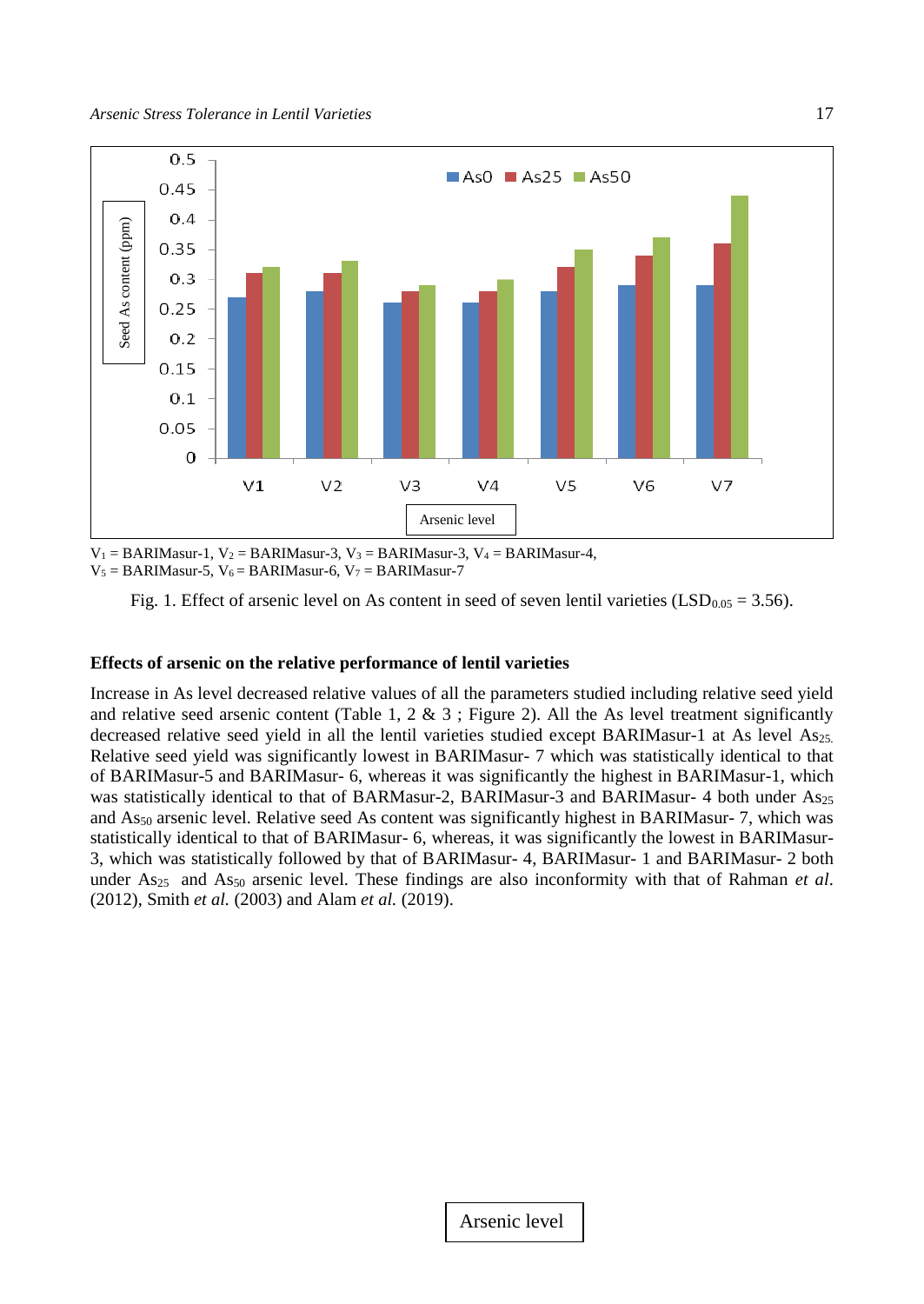

 $V_1 = BARIMasur-1$ ,  $V_2 = BARIMasur-3$ ,  $V_3 = BARIMasur-3$ ,  $V_4 = BARIMasur-4$ ,  $V_5 = BARIMasur-5$ ,  $V_6 = BARIMasur-6$ ,  $V_7 = BARIMasur-7$ 



Table 4. Functional relationship between relative seed yield and other relative plant characters as affected by arsenic

| <b>Plant characters</b>           | Regression equation and correlation coefficient (r) |              |  |  |  |  |  |
|-----------------------------------|-----------------------------------------------------|--------------|--|--|--|--|--|
| Relative pods plant <sup>-1</sup> | $y = 0.669x + 0.289$                                | $r = 0.94**$ |  |  |  |  |  |
| Relative seeds $pod^{-1}$         | $y = 0.687x + 0.280$                                | $r = 0.93**$ |  |  |  |  |  |
| Relative 1000 seeds weight        | $y = 0.667x + 0.297$                                | $r = 0.94**$ |  |  |  |  |  |
| Relative stover yield             | $y = 0.560x + 0.306$                                | $r = 0.93**$ |  |  |  |  |  |

\*\*. Correlation is significant at the 0.01 level (2-tailed)

### **Functional relationship between relative seed yield and relative yield components**

The significant positive correlations were found i) between relative pods plant<sup>-1</sup> and relative seed yield  $(r = 0.94^{**})$ , ii) between relative seeds pod<sup>-1</sup> and relative seed yield  $(r = 0.93^{**})$ , iii) between relative 1000 seeds weight and relative seed yield ( $r = 0.94$ <sup>\*\*</sup>) and iv) between relative stover yield and relative seed yield ( $r = 0.93$ <sup>\*\*</sup>) under As stress condition (Table 4). The functional relationships of relative seed yield with relative values of various yield components and stover yield studied indicated that the relative seed yield was most post positively correlated with the relative 1000- seeds weight followed by relative pods plant<sup>-1</sup>, relative stover yield and relative seeds pod<sup>-1</sup>. These results again indicated that As stress decreased relative seed yield by most negatively influencing the relative 1000- seeds weight followed by relative pods plant<sup>-1</sup>, relative stover and yield relative seeds pod<sup>-1</sup>.

## **Conclusion**

BARIMasur-1, BARIMasur- 2, BARIMasur- 3 and BARIMasur- 4 varieties were superior and safe for consumption considering seed arsenic content and suitable for breeding considering relative seed arsenic content under soil arsenic stress conditions.

## **References**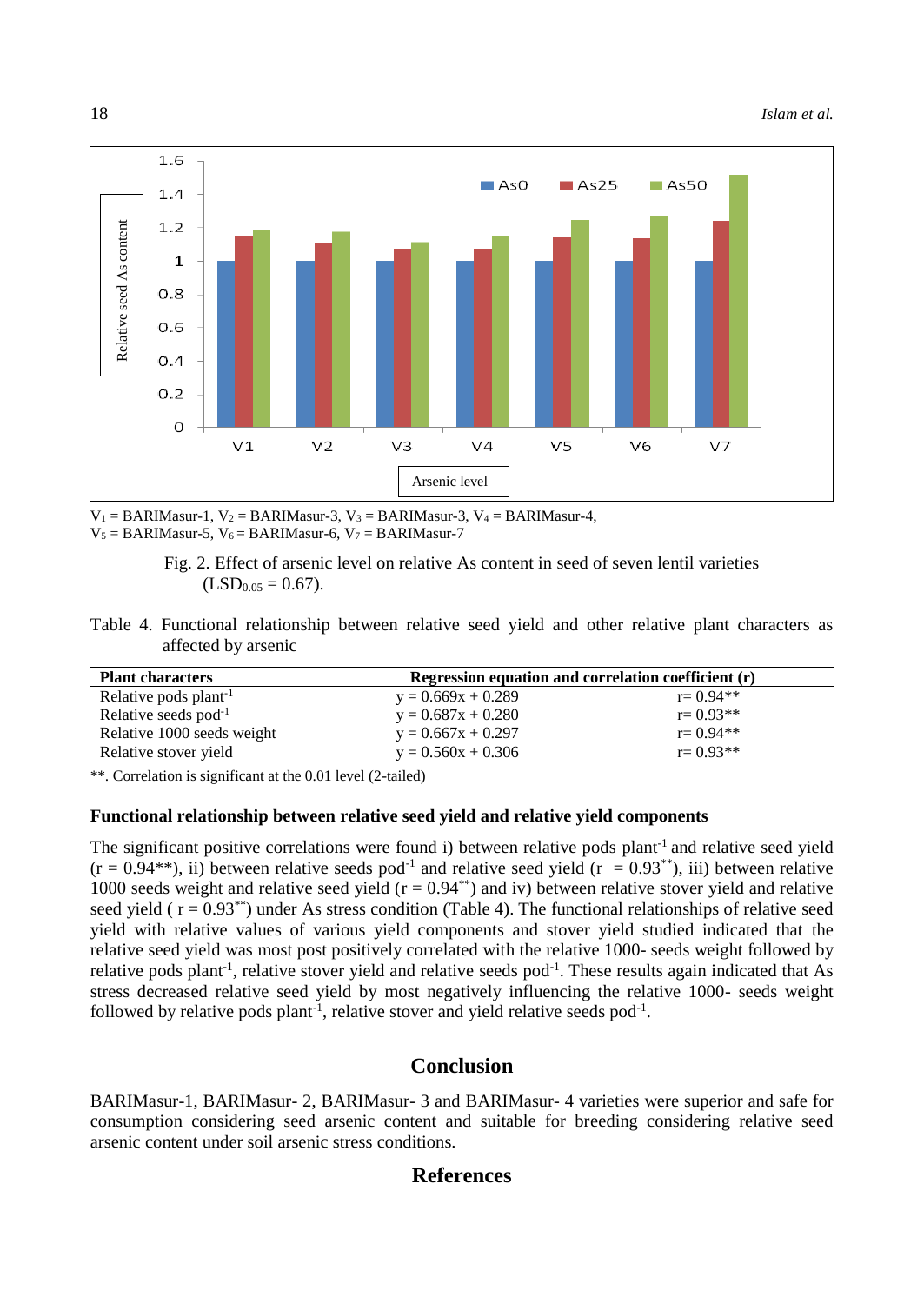- Afzal, M.A., M.A. Bakar and L.R. Rahman. 1999. Lentil Cultivation in Bangladesh. Lentil Blackgram Mungbean Development Pilot Project. Pub. No. 18. Bangladesh Agricultural Research Institute, Gazipur, Bangladesh.
- Ahmed, M.F. 2002. Alternative water supply option for arsenic affected area of Bangladesh. International workshop on arsenic mitigation in Bangladesh, Dhaka.
- AIS (Agriculture Information Service). 2015. Masur (In Bengali). Agriculture Information Service. Ministry of Agriculture, Govt. of People's Republic of Bangladesh. Dhaka, Bangladesh. <http://www.ais.gov.bd/site/ekrishi/96a49836-0765-4319-9c41.>
- Alam, M.Z., M.A. Hoque, G.J. Ahammed, R. McGree and L.C. Boggs. 2019. Arsenic accumulation in lentil (*Lens culinaris*) genotypes and risk associated with consumption of grains. Scientific Reports. 9: 9431- 9439[. https://doi.org/10.1038/s41598-019-45855-z](https://doi.org/10.1038/s41598-019-45855-z)
- APSU (Arsenic Policy Support Unit). 2004. Risk assessment of arsenic mitigation options, phase-I (RAMMO-I). Dhaka: Arsenic Mitigation Policy Support Unit and ITB-Bangladesh Centre for Water Supply and Waste Management.
- BAMWSP (Bangladesh Arsenic Mitigation Water Supply Project). 2005. Bangladesh Arsenic Water Supply Project Web site: [www.bamwsp.org.](http://www.bamwsp.org/)
- BBS (Bangladesh Bureau of Statistics). 2019. Year Book of Agricultural Statistics. Bangladesh Bureau of Statistics. Statistics Division, Ministry of Planning, Govt. of People's Republic of Bangladesh. Dhaka, Bangladesh.
- Begum, M., J. Akter, M. Jahiruddin and M.R. Islam. 2008. Effect of arsenic and its interaction with phosphorus on yield and arsenic accumulation in rice. J. Bangladesh Agril. Univ. 6(2): 277–284. Bustingorri, C. and R. S. Lavado. 2014. Soybean as affected by high concentrations of arsenic and fluoride in irrigation water in controlled conditions. Agril. Water Management, 144: 134- 139. [doi.org/10.1016/j.agwat.2014.06.004.](https://doi.org/10.1016/j.agwat.2014.06.004)
- Choudhury, B., S. Chowdhury and A.K. Biswas. 2011. Regulation of growth and metabolism in rice (*Oryza sativa* L.) by arsenic and its possible reversal by phosphate. J. Plant Interact. 6: 15–24. doi: 10.1080/17429140903487552
- Gautam, A., A.K. Pandey and R. Dubey. 2019. Effect of arsenic toxicity on photosynthesis, oxidative stress and alleviation of toxicity with herbal extracts in growing rice seedlings. Indian J. Agric. Biochem. 32: 143–148.
- Gautam, A., A.K. Pandey and R.S. Dubey. 2020. *Azadirachta indica* and *Ocimum sanctum* leaf extracts alleviate arsenic toxicity by reducing arsenic uptake and improving antioxidant system in rice seedlings. Physiol. Mol. Biol. Plants. 26: 63–81. doi: 10.1007/s12298-019-00730-z.
- Hi- Bo, L., Y. Lan- Fang and L. Ya- Dong. 2013. Effects of soil arsenic on soybean main traits and chlorophyll content at different growing stage. [Acta Agron. Sin.](http://zwxb.chinacrops.org/) 39(7): 1303- 1308. [doi.org/10.3724/SP.J.1006.2013.01303.](https://doi.org/10.3724/SP.J.1006.2013.01303)
- Jha, A. and R. Dubey. 2004. Carbohydrate metabolism in growing rice seedlings under arsenic toxicity. J. Plant Physiol. 161: 867–872. doi: 10.1016/j.jplph.2004.01.004.
- Jha, A. and R. Dubey. 2005. Effect of arsenic on behaviour of enzymes of sugar metabolism in germinating rice seeds. Acta Physiol. Plant. 27: 341–347. doi: 10.1007/s11738-005-0010-x.
- Larsen, E.H., L. Moseholm and M.M. Nielsen. 1992. Atmospheric deposition of trace elements around point sources and human health risk assessment uptake of arsenic and chromium by vegetables grown near a wood preservation factory. Sci. Total Environ. 126(3): 263-275.
- Mishra, S., A. Jha and R. Dubey. 2011. Arsenite treatment induces oxidative stress, upregulates antioxidant system, and causes phytochelatin synthesis in rice seedlings. Protoplasma. 248: 565–577. doi: 10.1007/s00709-010-0210-0.
- Rahman, M.S., M.A. Hossain, M.J.U. Sarker and M.A. Bakr. 2012. Adoption and profitability of BARI lentil varieties in some selected areas of Bangladesh. Bangladesh J. Agril. Res. 37(4): 593-606.